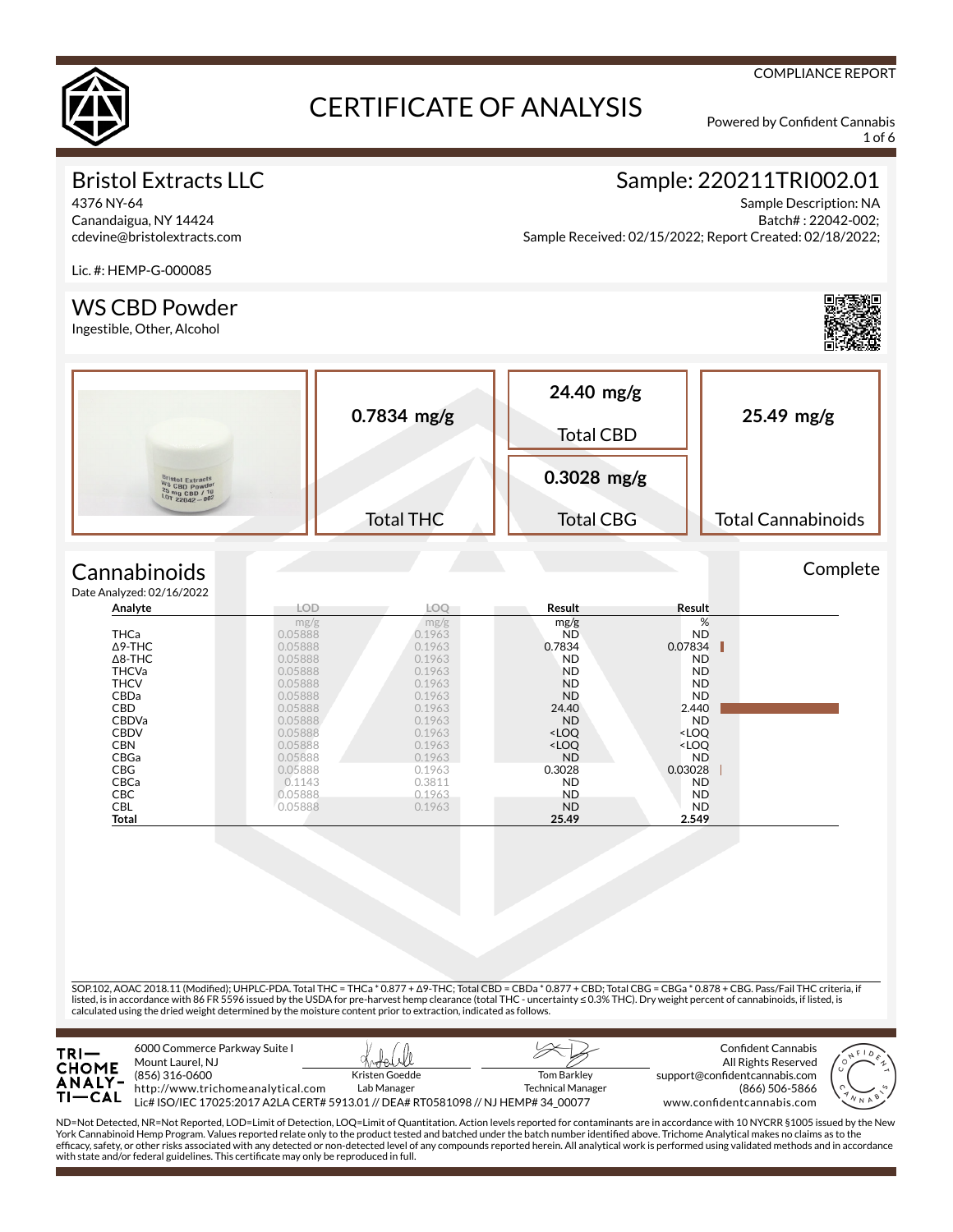

2 of 6

# Bristol Extracts LLC

4376 NY-64 Canandaigua, NY 14424 cdevine@bristolextracts.com

# Sample: 220211TRI002.01

Sample Description: NA Batch# : 22042-002; Sample Received: 02/15/2022; Report Created: 02/18/2022;

Lic. #: HEMP-G-000085

## WS CBD Powder

Ingestible, Other, Alcohol

# **Microbials**

Date Analyzed: 02/18/2022

| Analytes                                                                               | Limit                                                                                                                                                                                         | Result                        | <b>Status</b>      |
|----------------------------------------------------------------------------------------|-----------------------------------------------------------------------------------------------------------------------------------------------------------------------------------------------|-------------------------------|--------------------|
|                                                                                        | CFU/g                                                                                                                                                                                         | CFU/g                         |                    |
| <b>Total Aerobic Count</b>                                                             | 100000                                                                                                                                                                                        | ~100                          | Pass               |
| Salmonella SPP                                                                         | Detected in 1g                                                                                                                                                                                | Not Detected                  | Pass               |
| E. Coli (STEC)                                                                         | Detected in 1g                                                                                                                                                                                | Not Detected                  | Pass               |
| Yeast & Mold                                                                           | 10000                                                                                                                                                                                         | ~100                          | Pass               |
|                                                                                        | SOP.602, SOP.606, SOP.607; qPCR, SOP.604; Plating, and/or SOP.605; MPN.<br>Coliform Count, Enterobacteriaceae, & Listeria Monocytogenes pending addition to ISO 17025 Scope of Accreditation. |                               |                    |
|                                                                                        |                                                                                                                                                                                               |                               |                    |
| 6000 Commerce Parkway Suite I<br>TRI—<br>CHOME<br>ANALY-<br>TI—CAL<br>Mount Laurel, NJ |                                                                                                                                                                                               |                               | Confident Cannabis |
|                                                                                        |                                                                                                                                                                                               | All Rights Reserved           |                    |
| (856) 316-0600                                                                         | Kristen Goedde<br><b>Tom Barkley</b>                                                                                                                                                          | support@confidentcannabis.com |                    |

ND=Not Detected, NR=Not Reported, LOD=Limit of Detection, LOQ=Limit of Quantitation. Action levels reported for contaminants are in accordance with 10 NYCRR §1005 issued by the New<br>York Cannabinoid Hemp Program. Values rep efcacy, safety, or other risks associated with any detected or non-detected level of any compounds reported herein. All analytical work is performed using validated methods and in accordance with state and/or federal guidelines. This certificate may only be reproduced in full.



Pass

#### COMPLIANCE REPORT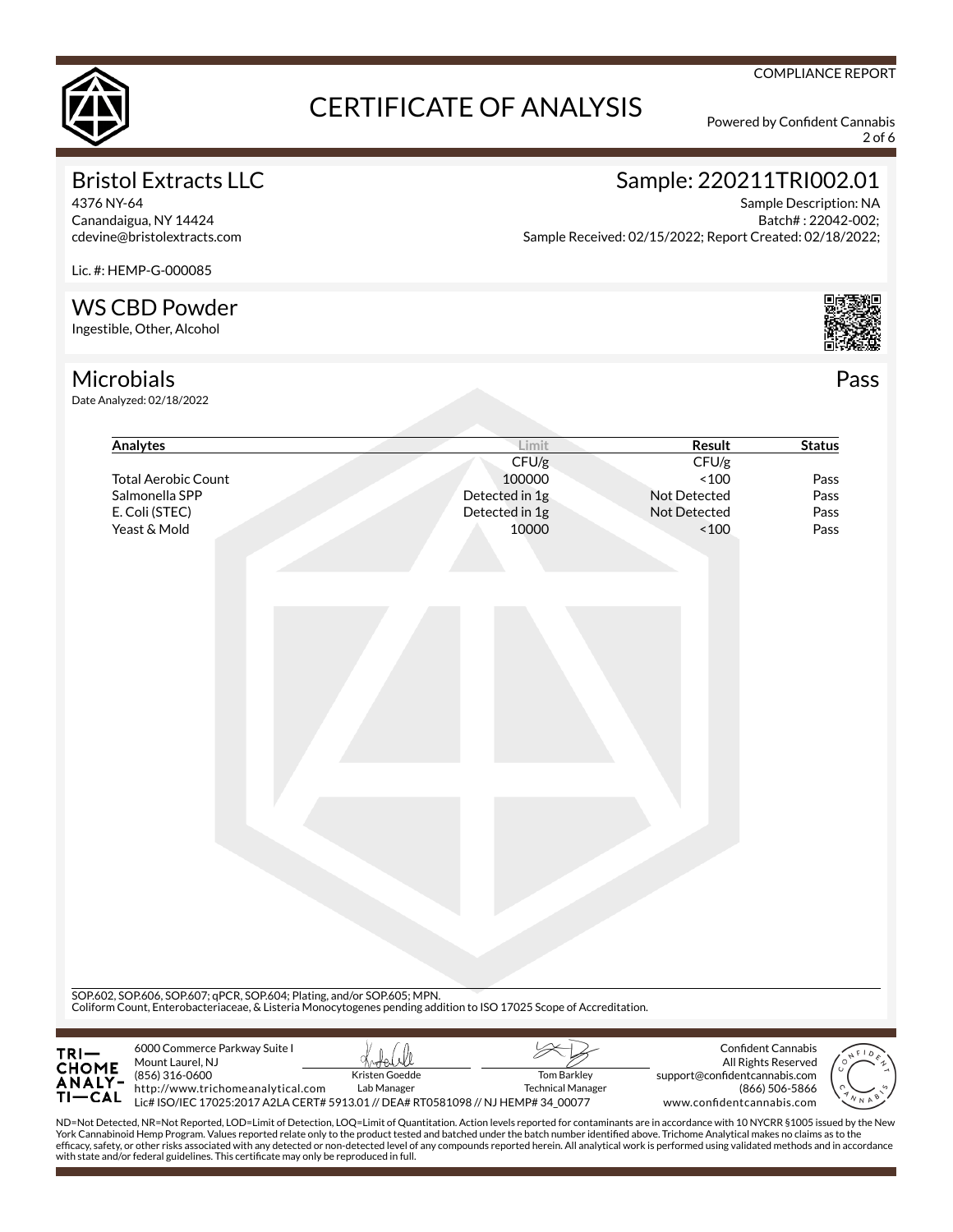

3 of 6

COMPLIANCE REPORT

# Bristol Extracts LLC

4376 NY-64 Canandaigua, NY 14424 cdevine@bristolextracts.com

# Sample: 220211TRI002.01

Sample Description: NA Batch# : 22042-002; Sample Received: 02/15/2022; Report Created: 02/18/2022;

Lic. #: HEMP-G-000085

# WS CBD Powder

Ingestible, Other, Alcohol

# Mycotoxins

Date Analyzed: 02/16/2022



Pass

| Analytes                                                                                                                                                                                                                                                                                                                                                                    | <b>LOD</b>     | LOQ                                                                               | Limit                    | Result                        | <b>Status</b>             |
|-----------------------------------------------------------------------------------------------------------------------------------------------------------------------------------------------------------------------------------------------------------------------------------------------------------------------------------------------------------------------------|----------------|-----------------------------------------------------------------------------------|--------------------------|-------------------------------|---------------------------|
|                                                                                                                                                                                                                                                                                                                                                                             | $\mu$ g/g      | $\mu$ g/g                                                                         | $\mu$ g/g                | $\mu$ g/g                     |                           |
| Aflatoxin B1                                                                                                                                                                                                                                                                                                                                                                | 0.00150        | 0.00499                                                                           |                          | <b>ND</b>                     | <b>Tested</b>             |
| Aflatoxin B2                                                                                                                                                                                                                                                                                                                                                                | 0.00150        | 0.00499                                                                           |                          | <b>ND</b>                     | <b>Tested</b>             |
| Aflatoxin G1                                                                                                                                                                                                                                                                                                                                                                | 0.00150        | 0.00499                                                                           |                          | <b>ND</b>                     | <b>Tested</b>             |
| Aflatoxin G2                                                                                                                                                                                                                                                                                                                                                                | 0.00150        | 0.00499                                                                           |                          | <b>ND</b>                     | Tested                    |
| <b>Total Aflatoxins</b>                                                                                                                                                                                                                                                                                                                                                     |                |                                                                                   | 0.0200                   | <b>ND</b>                     | Pass                      |
| Ochratoxin A                                                                                                                                                                                                                                                                                                                                                                | 0.00598        | 0.0199                                                                            | 0.0200                   | <b>ND</b>                     | Pass                      |
|                                                                                                                                                                                                                                                                                                                                                                             |                |                                                                                   |                          |                               |                           |
|                                                                                                                                                                                                                                                                                                                                                                             |                |                                                                                   |                          |                               |                           |
|                                                                                                                                                                                                                                                                                                                                                                             |                |                                                                                   |                          |                               |                           |
|                                                                                                                                                                                                                                                                                                                                                                             |                |                                                                                   |                          |                               |                           |
|                                                                                                                                                                                                                                                                                                                                                                             |                |                                                                                   |                          |                               |                           |
|                                                                                                                                                                                                                                                                                                                                                                             |                |                                                                                   |                          |                               |                           |
|                                                                                                                                                                                                                                                                                                                                                                             |                |                                                                                   |                          |                               |                           |
|                                                                                                                                                                                                                                                                                                                                                                             |                |                                                                                   |                          |                               |                           |
|                                                                                                                                                                                                                                                                                                                                                                             |                |                                                                                   |                          |                               |                           |
|                                                                                                                                                                                                                                                                                                                                                                             |                |                                                                                   |                          |                               |                           |
|                                                                                                                                                                                                                                                                                                                                                                             |                |                                                                                   |                          |                               |                           |
|                                                                                                                                                                                                                                                                                                                                                                             |                |                                                                                   |                          |                               |                           |
|                                                                                                                                                                                                                                                                                                                                                                             |                |                                                                                   |                          |                               |                           |
|                                                                                                                                                                                                                                                                                                                                                                             |                |                                                                                   |                          |                               |                           |
|                                                                                                                                                                                                                                                                                                                                                                             |                |                                                                                   |                          |                               |                           |
|                                                                                                                                                                                                                                                                                                                                                                             |                |                                                                                   |                          |                               |                           |
|                                                                                                                                                                                                                                                                                                                                                                             |                |                                                                                   |                          |                               |                           |
|                                                                                                                                                                                                                                                                                                                                                                             |                |                                                                                   |                          |                               |                           |
|                                                                                                                                                                                                                                                                                                                                                                             |                |                                                                                   |                          |                               |                           |
|                                                                                                                                                                                                                                                                                                                                                                             |                |                                                                                   |                          |                               |                           |
|                                                                                                                                                                                                                                                                                                                                                                             |                |                                                                                   |                          |                               |                           |
|                                                                                                                                                                                                                                                                                                                                                                             |                |                                                                                   |                          |                               | <b>Confident Cannabis</b> |
| 6000 Commerce Parkway Suite I<br>Mount Laurel, NJ                                                                                                                                                                                                                                                                                                                           |                |                                                                                   |                          |                               | All Rights Reserved       |
| SOP.402; LC-MS/MS.<br>(856) 316-0600                                                                                                                                                                                                                                                                                                                                        | Kristen Goedde |                                                                                   | <b>Tom Barkley</b>       | support@confidentcannabis.com |                           |
| TRI-<br>CHOME<br>ANALY-<br>http://www.trichomeanalytical.com<br>$TI-CAL$                                                                                                                                                                                                                                                                                                    | Lab Manager    | Lic# ISO/IEC 17025:2017 A2LA CERT# 5913.01 // DEA# RT0581098 // NJ HEMP# 34_00077 | <b>Technical Manager</b> | www.confidentcannabis.com     | (866) 506-5866            |
| ND=Not Detected, NR=Not Reported, LOD=Limit of Detection, LOQ=Limit of Quantitation. Action levels reported for contaminants are in accordance with 10 NYCRR §1005 issued by the New<br>York Cannabinoid Hemp Program. Values reported relate only to the product tested and batched under the batch number identified above. Trichome Analytical makes no claims as to the |                |                                                                                   |                          |                               |                           |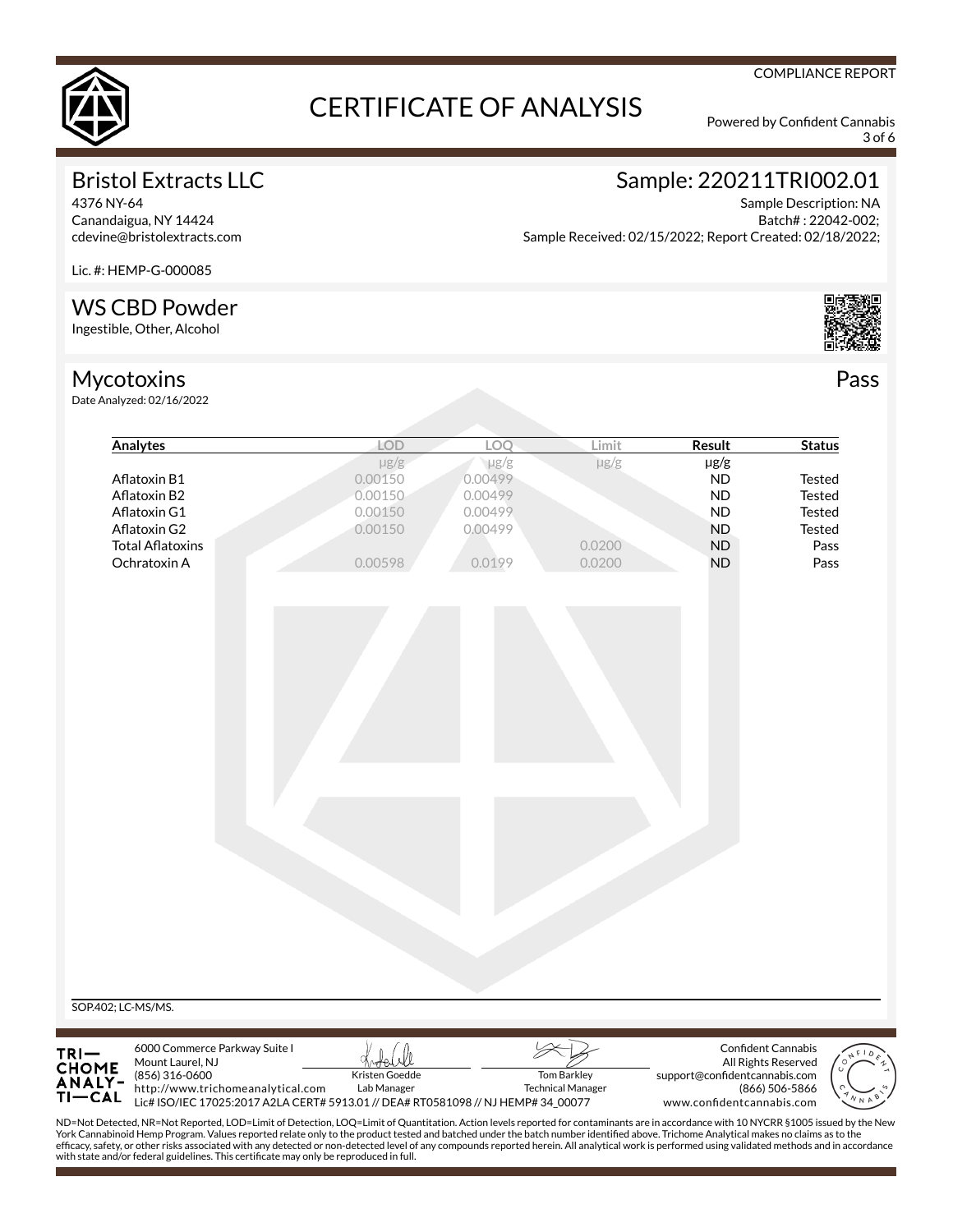

4 of 6

COMPLIANCE REPORT

# Bristol Extracts LLC

4376 NY-64 Canandaigua, NY 14424 cdevine@bristolextracts.com

# Sample: 220211TRI002.01

Sample Description: NA Batch# : 22042-002; Sample Received: 02/15/2022; Report Created: 02/18/2022;

Lic. #: HEMP-G-000085

## WS CBD Powder

Ingestible, Other, Alcohol

## Heavy Metals

Date Analyzed: 02/17/2022

| <b>Analytes</b> | LOD       | LOQ       | Limit     | <b>Result</b>                             | <b>Status</b> |
|-----------------|-----------|-----------|-----------|-------------------------------------------|---------------|
|                 | $\mu$ g/g | $\mu$ g/g | $\mu$ g/g | µg/g                                      |               |
| Antimony        | 0.0161    | 0.0482    |           | <b>ND</b>                                 | Tested        |
| Arsenic         | 0.0130    | 0.0963    | 1.50      | <b>ND</b>                                 | Pass          |
| Cadmium         | 0.00102   | 0.0482    | 0.500     | <b>ND</b>                                 | Pass          |
| Chromium        | 0.0518    | 0.144     |           | <b>ND</b>                                 | Tested        |
| Copper          | 0.206     | 0.979     |           | <b>ND</b>                                 | Tested        |
| Iron            | 1.03      | 4.82      |           | <loq< td=""><td>Tested</td></loq<>        | Tested        |
| Lead            | 0.0122    | 0.0482    | 1.00      | <b>ND</b>                                 | Pass          |
| Manganese       | 0.0310    | 0.979     |           | <loq< td=""><td><b>Tested</b></td></loq<> | <b>Tested</b> |
| Mercury         | 0.00552   | 0.0144    | 1.50      | <b>ND</b>                                 | Pass          |
| Nickel          | 0.0532    | 0.144     |           | <b>ND</b>                                 | <b>Tested</b> |
| Selenium        | 0.0252    | 0.193     |           | <b>ND</b>                                 | Tested        |
| Zinc            | 0.136     | 0.979     |           | 1.17                                      | Tested        |
|                 |           |           |           |                                           |               |
|                 |           |           |           |                                           |               |
|                 |           |           |           |                                           |               |
|                 |           |           |           |                                           |               |
|                 |           |           |           |                                           |               |
|                 |           |           |           |                                           |               |
|                 |           |           |           |                                           |               |



ND=Not Detected, NR=Not Reported, LOD=Limit of Detection, LOQ=Limit of Quantitation. Action levels reported for contaminants are in accordance with 10 NYCRR §1005 issued by the New<br>York Cannabinoid Hemp Program. Values rep efcacy, safety, or other risks associated with any detected or non-detected level of any compounds reported herein. All analytical work is performed using validated methods and in accordance with state and/or federal guidelines. This certificate may only be reproduced in full.



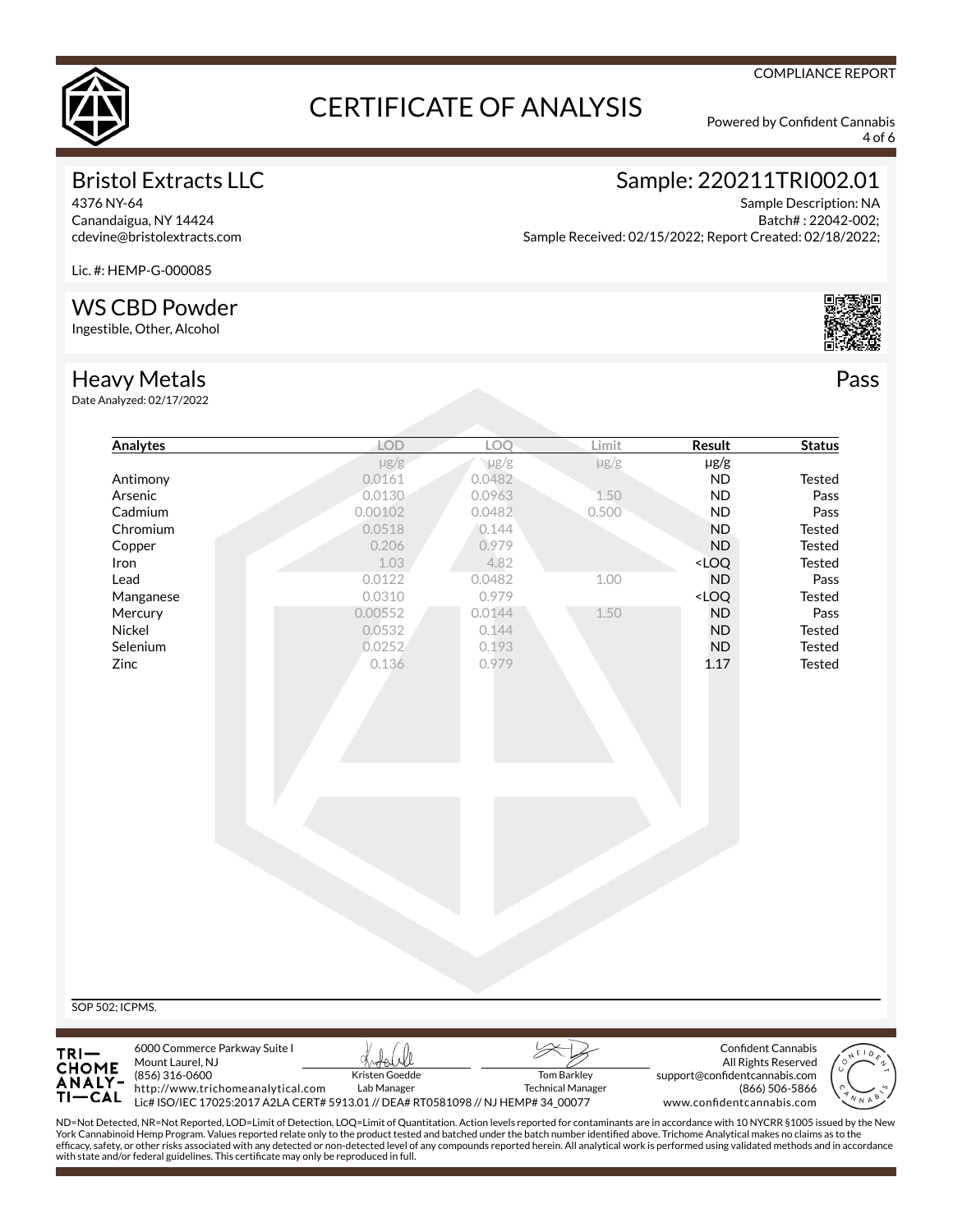

5 of 6

# Bristol Extracts LLC

4376 NY-64 Canandaigua, NY 14424 cdevine@bristolextracts.com Sample: 220211TRI002.01

Sample Description: NA Batch# : 22042-002; Sample Received: 02/15/2022; Report Created: 02/18/2022;

Lic. #: HEMP-G-000085

# WS CBD Powder

Ingestible, Other, Alcohol

#### Pesticides

Date Analyzed: 02/16/2022

| Analytes             | <b>LOD</b> | LOO       | Limit     | <b>Result</b> | <b>Status</b> | Analytes                | <b>LOD</b> | LOO       | Limit     | Result    | <b>Status</b> |
|----------------------|------------|-----------|-----------|---------------|---------------|-------------------------|------------|-----------|-----------|-----------|---------------|
|                      | $\mu$ g/g  | $\mu$ g/g | $\mu$ g/g | $\mu$ g/g     |               |                         | $\mu$ g/g  | $\mu$ g/g | $\mu$ g/g | $\mu$ g/g |               |
| Abamectin            | 0.0187     | 0.0623    | 0.300     | <b>ND</b>     | Pass          | Fludioxonil             | 0.0187     | 0.0623    | 3.00      | <b>ND</b> | Pass          |
| Acephate             | 0.0187     | 0.0623    | 3.00      | <b>ND</b>     | Pass          | Hexythiazox             | 0.0187     | 0.0623    | 2.00      | <b>ND</b> | Pass          |
| Acequinocyl          | 0.0187     | 0.0623    | 2.00      | <b>ND</b>     | Pass          | Imazalil                | 0.0187     | 0.0623    | 0.100     | <b>ND</b> | Pass          |
| Acetamiprid          | 0.0187     | 0.0623    | 3.00      | <b>ND</b>     | Pass          | Imidacloprid            | 0.0187     | 0.0623    | 3.00      | <b>ND</b> | Pass          |
| Aldicarb             | 0.0187     | 0.0623    | 0.100     | <b>ND</b>     | Pass          | <b>Kresoxim Methyl</b>  | 0.0187     | 0.0623    | 1.00      | <b>ND</b> | Pass          |
| Azoxystrobin         | 0.0187     | 0.0623    | 3.00      | <b>ND</b>     | Pass          | Malathion               | 0.0187     | 0.0623    | 2.00      | <b>ND</b> | Pass          |
| <b>Bifenazate</b>    | 0.0187     | 0.0623    | 3.00      | <b>ND</b>     | Pass          | Metalaxyl               | 0.0187     | 0.0623    | 3.00      | <b>ND</b> | Pass          |
| <b>Bifenthrin</b>    | 0.0187     | 0.0623    | 0.500     | <b>ND</b>     | Pass          | Methiocarb              | 0.0187     | 0.0623    | 0.100     | <b>ND</b> | Pass          |
| <b>Boscalid</b>      | 0.0187     | 0.0623    | 3.00      | <b>ND</b>     | Pass          | Methomyl                | 0.0187     | 0.0623    | 0.100     | <b>ND</b> | Pass          |
| Captan               | 0.150      | 0.499     | 3.00      | <b>ND</b>     | Pass          | Mevinphos               | 0.0187     | 0.0623    | 0.100     | <b>ND</b> | Pass          |
| Carbaryl             | 0.0187     | 0.0623    | 0.500     | <b>ND</b>     | Pass          | <b>MGK-264</b>          | 0.0374     | 0.125     |           | <b>ND</b> | <b>Tested</b> |
| Carbofuran           | 0.0187     | 0.0623    | 0.100     | <b>ND</b>     | Pass          | Myclobutanil            | 0.0187     | 0.0623    | 3.00      | <b>ND</b> | Pass          |
| Chlorantraniliprole  | 0.0187     | 0.0623    | 3.00      | <b>ND</b>     | Pass          | Naled                   | 0.0187     | 0.0623    | 0.500     | <b>ND</b> | Pass          |
| Chlordane            | 0.0187     | 0.0623    | 0.100     | <b>ND</b>     | Pass          | Oxamvl                  | 0.0187     | 0.0623    | 0.500     | <b>ND</b> | Pass          |
| Chlorfenapyr         | 0.0187     | 0.0623    | 0.100     | <b>ND</b>     | Pass          | Paclobutrazol           | 0.0187     | 0.0623    | 0.100     | <b>ND</b> | Pass          |
| Chlormequat chloride | 0.0187     | 0.0623    | 3.00      | <b>ND</b>     | Pass          | <b>Parathion Methyl</b> | 0.0187     | 0.0623    | 0.100     | <b>ND</b> | Pass          |
| Chlorpyrifos         | 0.0187     | 0.0623    | 0.100     | <b>ND</b>     | Pass          | Pentachloronitrobenzene | 0.0187     | 0.0623    | 0.200     | <b>ND</b> | Pass          |
| Clofentezine         | 0.0187     | 0.0623    | 0.500     | <b>ND</b>     | Pass          | Permethrins             | 0.0374     | 0.125     | 1.00      | <b>ND</b> | Pass          |
| Coumaphos            | 0.0187     | 0.0623    | 0.100     | <b>ND</b>     | Pass          | Phosmet                 | 0.0187     | 0.0623    | 0.200     | <b>ND</b> | Pass          |
| Cyfluthrin           | 0.0748     | 0.249     | 1.00      | <b>ND</b>     | Pass          | Piperonyl Butoxide      | 0.0187     | 0.0623    | 3.00      | <b>ND</b> | Pass          |
| Cypermethrin         | 0.0374     | 0.125     | 1.00      | <b>ND</b>     | Pass          | Prallethrin             | 0.0748     | 0.0623    | 0.400     | <b>ND</b> | Pass          |
| Daminozide           | 0.0187     | 0.0623    | 0.100     | <b>ND</b>     | Pass          | Propiconazole           | 0.0187     | 0.0623    | 1.00      | <b>ND</b> | Pass          |
| Diazinon             | 0.0187     | 0.0623    | 0.200     | <b>ND</b>     | Pass          | Propoxur                | 0.0187     | 0.0623    | 0.100     | <b>ND</b> | Pass          |
| <b>Dichlorvos</b>    | 0.0187     | 0.0623    | 0.100     | <b>ND</b>     | Pass          | Pyrethrins              | 0.0748     | 0.249     | 1.00      | <b>ND</b> | Pass          |
| Dimethoate           | 0.0187     | 0.0623    | 0.100     | <b>ND</b>     | Pass          | Pyridaben               | 0.0187     | 0.0623    | 3.00      | <b>ND</b> | Pass          |
| Dimethomorph         | 0.0187     | 0.0623    | 3.00      | <b>ND</b>     | Pass          | Spinetoram              | 0.0187     | 0.0623    | 3.00      | <b>ND</b> | Pass          |
| Ethoprophos          | 0.0187     | 0.0623    | 0.100     | <b>ND</b>     | Pass          | Spinosad                | 0.0187     | 0.0623    | 3.00      | <b>ND</b> | Pass          |
| Etofenprox           | 0.0187     | 0.0623    | 0.100     | <b>ND</b>     | Pass          | Spiromesifen            | 0.0187     | 0.0623    | 3.00      | <b>ND</b> | Pass          |
| Etoxazole            | 0.0187     | 0.0623    | 1.50      | <b>ND</b>     | Pass          | Spirotetramat           | 0.0187     | 0.0623    | 3.00      | <b>ND</b> | Pass          |
| Fenhexamid           | 0.0187     | 0.0623    | 3.00      | <b>ND</b>     | Pass          | Spiroxamine             | 0.0187     | 0.0623    | 0.100     | <b>ND</b> | Pass          |
| Fenoxycarb           | 0.0187     | 0.0623    | 0.100     | <b>ND</b>     | Pass          | Tebuconazole            | 0.0187     | 0.0623    | 1.00      | <b>ND</b> | Pass          |
| Fenpyroximate        | 0.0187     | 0.0623    | 0.100     | <b>ND</b>     | Pass          | Thiacloprid             | 0.0187     | 0.0623    | 0.100     | <b>ND</b> | Pass          |
| Fipronil             | 0.0187     | 0.0623    | 0.100     | <b>ND</b>     | Pass          | Thiamethoxam            | 0.0187     | 0.0623    | 1.00      | <b>ND</b> | Pass          |
| Flonicamid           | 0.0187     | 0.0623    | 2.00      | <b>ND</b>     | Pass          | Trifloxystrobin         | 0.0187     | 0.0623    | 3.00      | <b>ND</b> | Pass          |

#### SOP.402; LC-MS/MS & SOP.302; GC-MS



ND=Not Detected, NR=Not Reported, LOD=Limit of Detection, LOQ=Limit of Quantitation. Action levels reported for contaminants are in accordance with 10 NYCRR §1005 issued by the New<br>York Cannabinoid Hemp Program. Values rep efcacy, safety, or other risks associated with any detected or non-detected level of any compounds reported herein. All analytical work is performed using validated methods and in accordance with state and/or federal guidelines. This certificate may only be reproduced in full.



Pass

#### COMPLIANCE REPORT